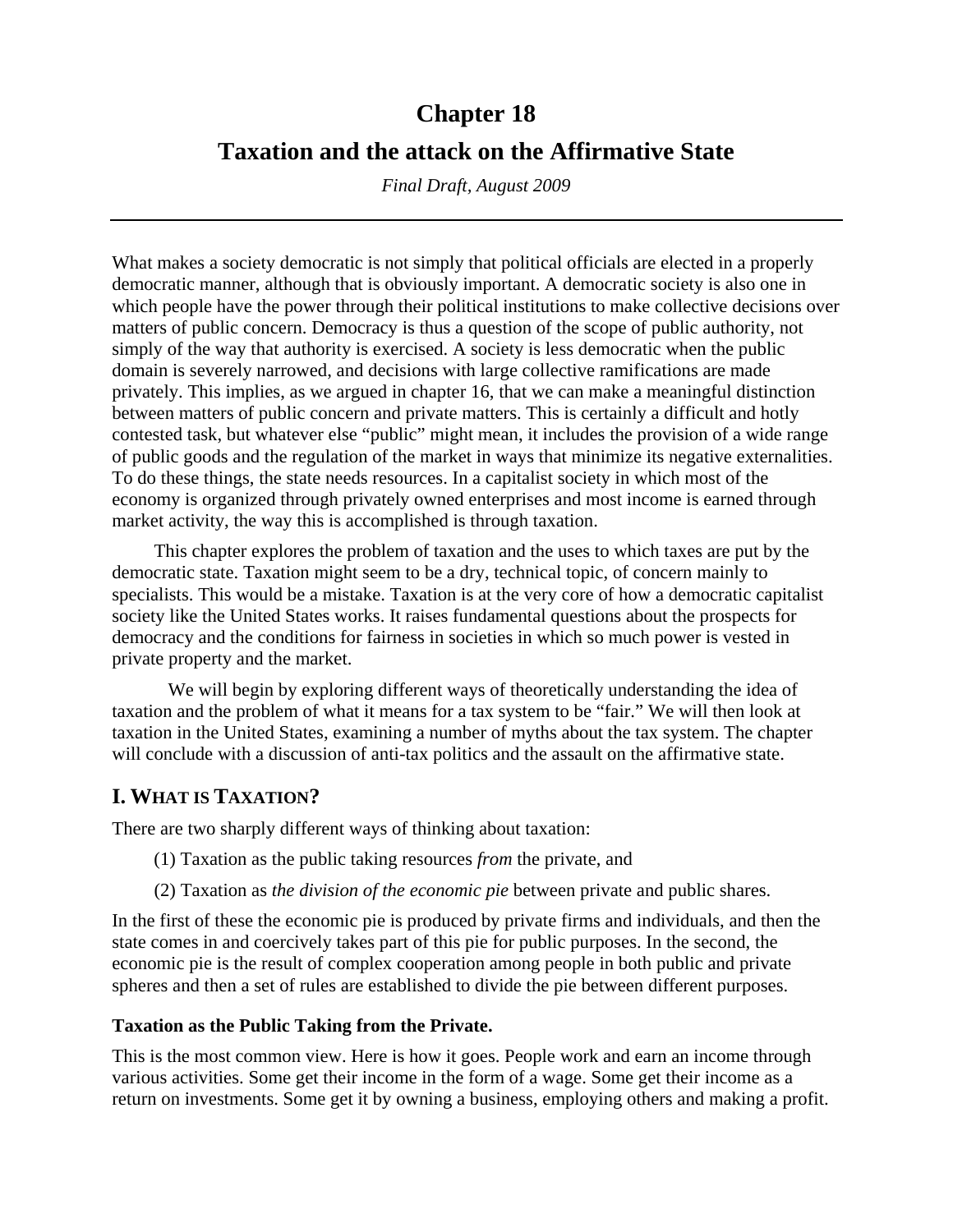Some people win the lottery and other play poker in Las Vegas. The important thing is that regardless how people earn their livelihood, this income is their personal, private property. If you earn it, it is yours and you have a right to it. The government, then, takes some of your income away from you for public purposes in the form of taxes. The tax level may be the result of democratic decisions, but it is still the case that the government has taken something which belongs to you away from you through taxes. There is thus always something a bit suspect about this. Somehow this taking away from you what is rightfully yours feels like an abridgement of your freedom, your liberty. Maybe this is still on balance acceptable, but only "on balance". The burden of proof is on the state to justify its need for your money. Indeed some people like to call the point in the year where you have earned enough to pay all of your taxes as "freedom day": up to that point you are working "for the government"; after that point you "working for yourself."

 The extreme libertarian version of this understanding of taxation proclaims "*taxation is theft*". Grover Norquist, the conservative political analyst who played an influential role in the anti-tax movements of the beginning in the 1980s, explained that the state should not help the needy "because to do that, you would have to steal money from people who earned it and give it to people who didn't. And then you make the state into a thief….Taxation beyond the legitimate requirements of providing for justice is theft...."<sup>1</sup> So long as you yourself did not personally agree to things taxes are being used for – even if they were decided democratically – then the taxes you are paying are being coercively taken from you, and this makes it equivalent to theft. Most people do not agree with this rhetoric but they still accept the core intuition that what you earn is rightfully yours and this suggests that there is always something suspect about taxation.

#### **Taxation as the division between public and private shares of total income.**

An alternative way of thinking about taxation is to see taxation as a practical way of dividing up the total pie between private uses of income and public purposes. The "total pie" consists of all the goods and services produced in a society. It is the result of our combined, interdependent, collective effort occurring within a complex matrix of institutions, "public" and "private". It is a genuinely social product. No one is responsible for the fact that they are born into a highly productive, advanced industrialized society capable of producing so much. That is part of our collective heritage from the efforts and ingenuity of past generations. We collectively inherit this and together through a complex process of cooperation we produce "the pie". If you tried to produce your own income in isolation from this social context and social cooperation, your standard of living would plummet. If Bill Gates were born in the highlands of Peru he would not have become a multibillionaire. This is not to say that there is no meaning to the idea that individual effort matters and that individuals bear some responsibility for what they themselves contribute to this total pie. But the deeper reality is that each individual's contribution is so deeply dependent on the complexities of inter-dependence, social cooperation, and interactions that it is an illusion that we can meaningfully identify how much a given person produces and how much comes from those collective interactions.

 So, we have a total social product and we have to devise rules for dividing it up for different purposes. In these terms, what we call "capitalism" and "democracy" are particular ways of organizing these rules for social cooperation and allocation. In this distinctive form of society – capitalist democracy – the social rules are such that most of the production of goods

 $\overline{a}$ 

<sup>&</sup>lt;sup>1</sup> From an interview with Alain de Bottom in the 2004 television adaptation of his book, *Status Anxiety*.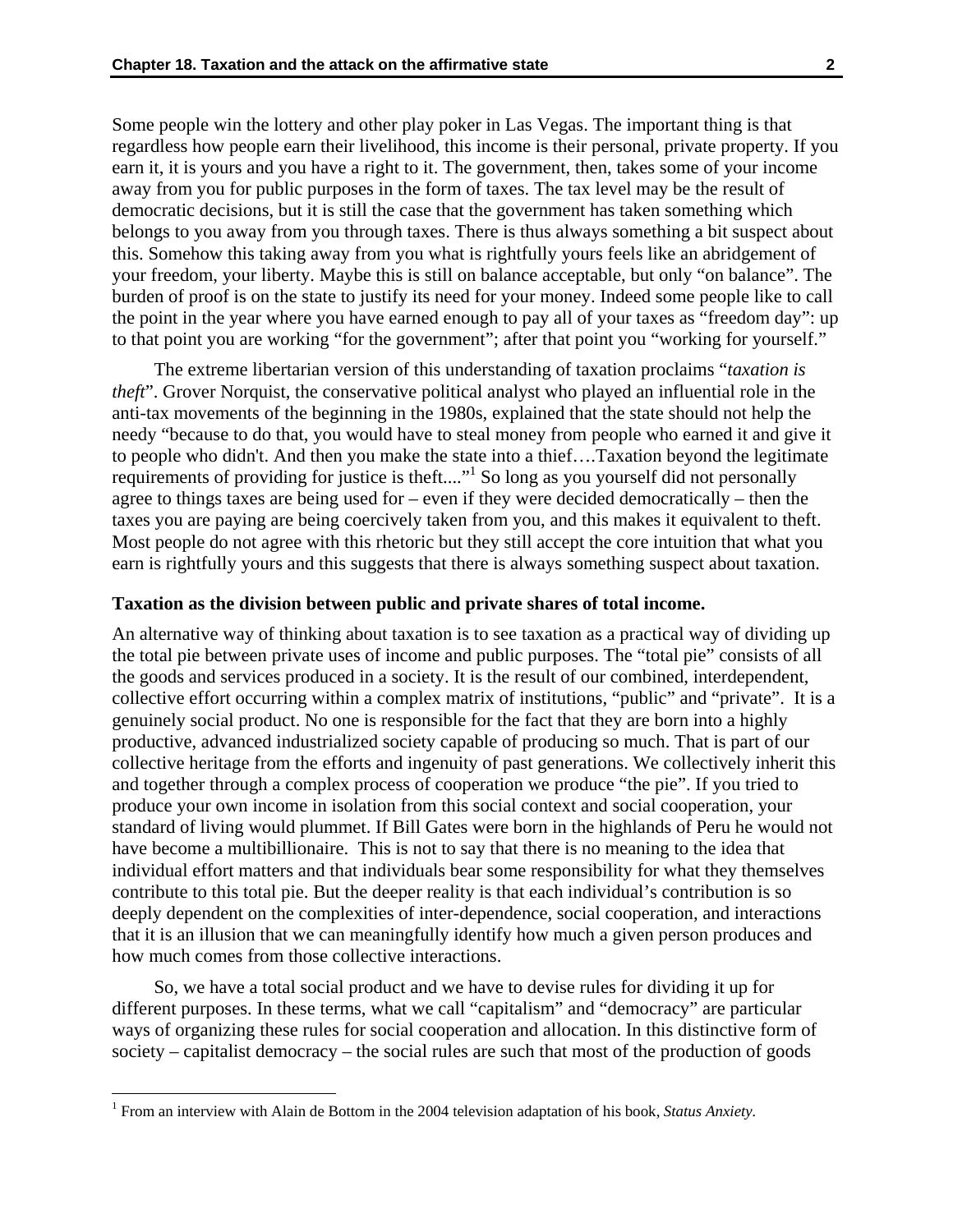and services is organized through privately owned firms separate from state institutions. Within this kind of society, this division is defended on the grounds of efficiency. Given this division, then, some mechanism needs to be devised to get resources to the state for public purposes. "Taxation" is the main device by which we organize this crucial public choice – how much of total social income to give to people for their private allocations and how much to use for public purposes. *Private consumption is just as much a deduction from public purposes as the public use of resources is a deduction from private consumption.*

 If you think about taxation this way, then the resulting division may be desirable or undesirable, efficient or inefficient, conducive to human flourishing or harmful, but there is no meaning to the claim that people somehow really and truly "own" their income independently of the rules that govern these processes. In this way of conceiving taxation, it is still perfectly reasonable to say that taxes are too high – or too low – because the consequences of the division of total income between public and private uses may be undesirable or inefficient. If too much goes to public purposes, for example, people may not have much private incentive to work hard; if too much goes to private purposes, all sorts of important public goods may deteriorate. Too little spending on bridges increases the likelihood they will collapse. Too little spending on cleaning up toxic waste means that health may deteriorate. Too little spending on schools may mean that the labor force will be unprepared for new technologies, and so on. But these are practical considerations. It is not that high taxes are unjust or immoral; they may just be stupid.

It should be clear to everyone that in the United States, the first of these conceptions of taxation dominates most peoples' views of the matter. This is reflected in much of the political rhetoric around taxes and tax cuts: As anti-tax conservative politicians are fond of saying: "you know better how to spend *your* money than do bureaucrats in Washington." A tax cut lets you keep more of "your money." Most people just assume that it makes sense to see taxes as a way for government to take something away form you that belongs to you.

Which of these views is "correct?" This is a difficult question to fully resolve. To answer it carefully would involve subtle philosophical issues about the nature of rights, private property, social justice and other matters, as well as methodological discussions about the way outputs are generated by the interplay of cooperation, individual action, and social institutions. While we endorse the second understanding of taxes, we won't try to defend this here.

 Regardless of one's final judgment about which of these understandings of taxation is more adequate, there is a different set of questions which we can answer more simply: Who really benefits from a particular view of the problem? In whose interests is it to insist that taxation is a form of legalized theft? Is this understanding more in the interests of the rich and powerful? Average citizens? The poor? Whatever else one might say about these issues, one thing is clear: people who are well positioned to be able to acquire a high income from private transactions in the market have an economic interest in making very strong claims about their rights to that income and treating taxation as a coercive infringement.

## **II. THE LOGIC OF INCOME TAXES**

Now, let us suppose that we decide that taxation is legitimate, that in a democratic society it is right and proper for the democratically elected government to decide that a significant part of the total social product will be used for public purposes. Since the economy is itself organized in a capitalist manner – that is, it is a privately run economy – this means that in order to get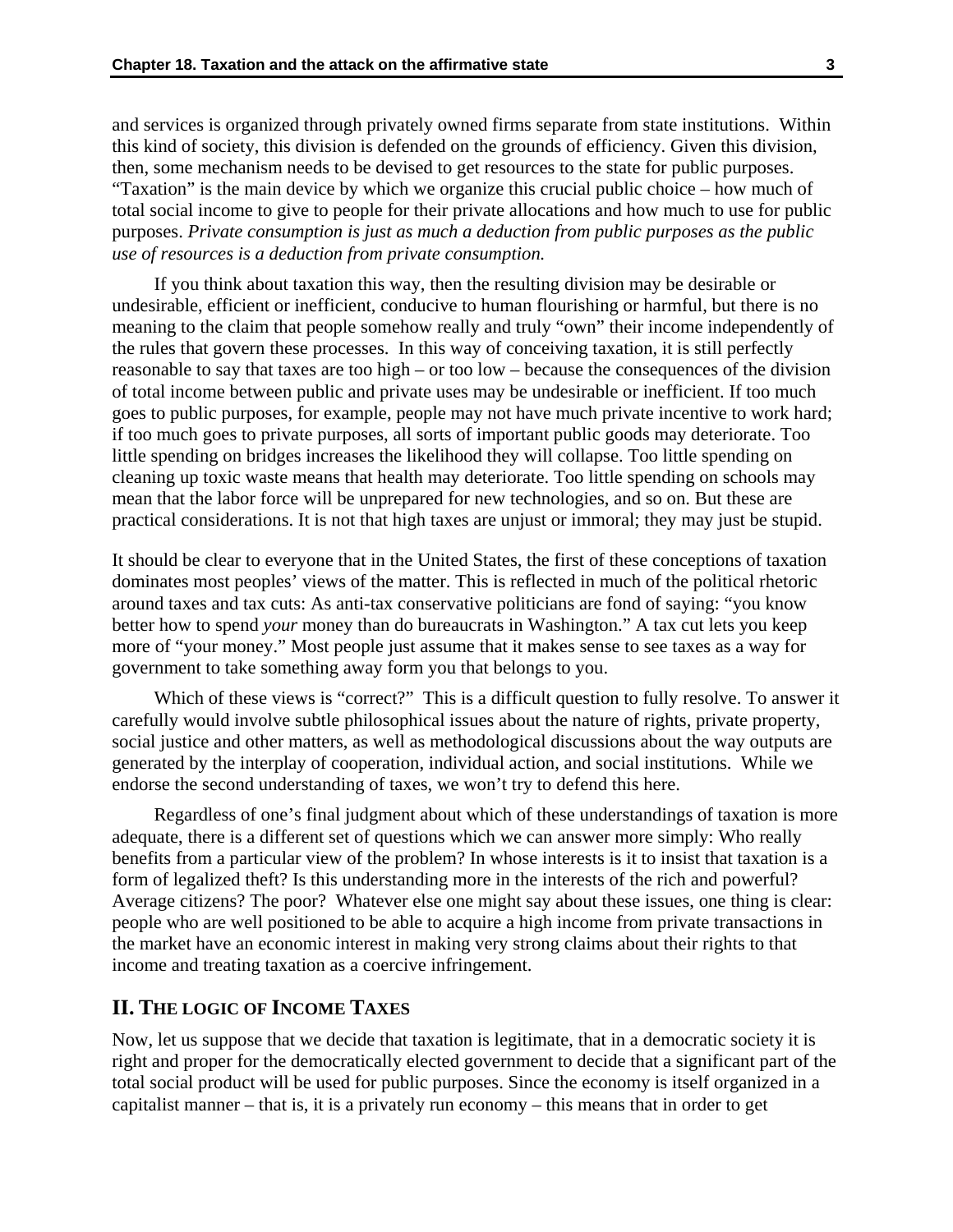resources for these purposes in one way or another income has to be taxed. We will first look at the theoretical problem of what it means to say that a a tax system is fair, and then look at the U.S. income tax system.

#### **Alternative understandings of tax fairness**

There are many different technical ways of gathering taxes. There are property taxes, corporate profits taxes, sales taxes, income taxes, payroll taxes. There are also fees charged for various government services which can be kind of a quasi-tax. For example, car registration fees are a kind of tax on driving a car, even though you only pay the fee if you have a car, particularly in a society in which nearly everyone needs a car to get around. In the earlier chapter on consumerism we briefly discussed the idea of a progressive consumption tax as a specific way of dampening excess consumption. We won't discuss the pros and cons of these alternative kinds of taxes here. All of these taxes are ultimately taxes on income, whether they are technically a direct income tax or some other kind of tax, since they have the effect of diverting a certain amount of income from private to public uses. The issue we will address is the underlying principles that make this division fair or unfair.

 What is the fairest way of doing this? Since we have to allocate resources to public purposes, how should we distribute the burdens of paying for this? There are three main ideas for what would be "fair":

- Everyone pays the same tax. This is called a "poll tax". For example, every person could pay \$5,000 a year in taxes regardless of the level of their privately earned income.
- Everyone pays the same proportion of their privately earned income as a tax. This is called the *flat* tax.
- Everyone should have the same *burden* that is, everyone should experience the taxes they pay as an equal sacrifice from the standard of living that they can generate through the private capitalist market.

 Few people think the first of these is fair since poll taxes affect the living conditions of the poor vastly more than the rich. There have been times and places where poll taxes were important. The ability to pay the poll tax was a condition for full citizenship. But in no contemporary capitalist society is a poll tax or a head tax an important form of taxation.

 There is much greater debate between the second and third principles. Some political conservatives argue in favor of a flat tax on the grounds that it treats everyone equally: everyone pays the same proportion of their privately acquired income as taxes. Treating everyone the same seems like a fair principle, and, after all, even with a flat tax the rich will still pay most taxes. If there are 100 people who earn \$30,000 a year and 10 who earn \$300,000 a year, and everyone pays 10% of their income in taxes, those 10 people will still provide half of all revenues to the state. Or, to put it slightly differently: each rich person in this example pays for 5% of the costs of running the state, while each lower income person pays only .5% of those costs.

 The third option treats the problem of fairness as a question of the real burden experienced by each person. The underlying idea sees contributions the way we would evaluate many ordinary situations of cooperation among people. Think of a situation in which a group of people of different ages and strengths are unloading a truck. How much should each person carry? The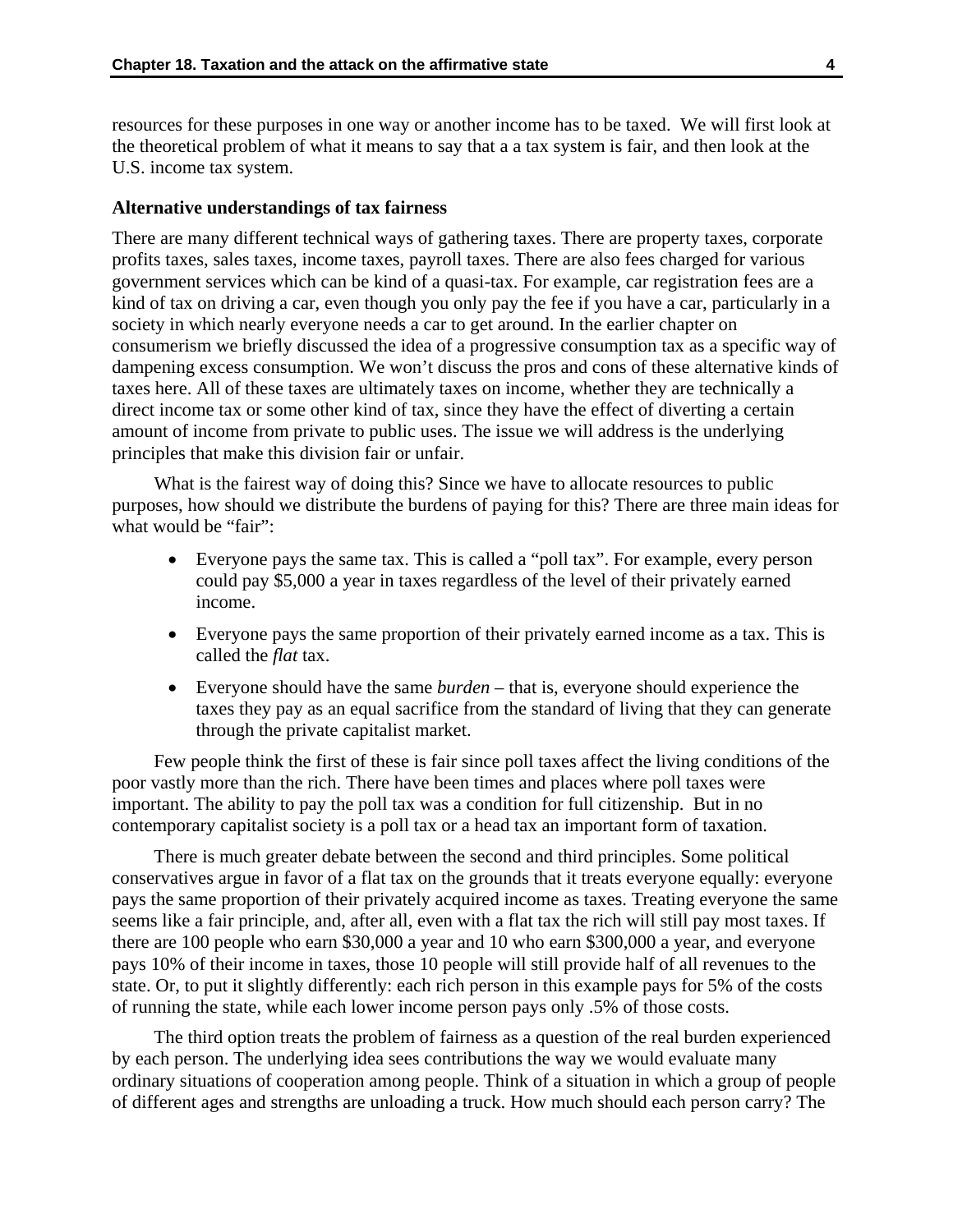usual way people would answer this is to say that everyone should expend the same effort, experience the same burden from the task. Clearly this means that strong people should carry heavier loads.

What does "equal burden" mean in the case of taxation? Let us compare a person who earns \$10,000 a year with a person who earns \$100,000 dollars a year. A flat rate tax means that each person pays the same proportion of their earnings as taxes. Suppose the tax rate was 10% a year. The poorer person would then pay \$1,000 in taxes and the rich person \$10,000. Is this fair?

 The third concept of tax fairness would ask whether or not in this case both of these people are making an equal sacrifice for the public good. The way to think about this is to ask the question in a slightly different way. Suppose that the person who earned \$10,000 got a pay raise of \$1,000, resulting in a new income of \$11,000/year. This would mean that he or she would pay \$100 more in taxes if the flat rate tax rate were 10%. Now suppose the rich person earned \$1,000 more. How much of this \$1,000 would cause the equivalent "pain" or sacrifice for the rich person as the \$100 taxes deducted from the poor person's extra income? Surely we don't think that \$100 matters as much for the rich person as for the poor person do we? Perhaps \$100 for the poor person has the same bite as \$800 for the rich person. This means that in order for their sacrifice in paying the taxes needed to pay for public goods to be the same, the rich person would have to pay 80% taxes on that additional \$1,000.

 The tax that is paid on the additional \$1000 of income in our example is what is meant by the "marginal tax rate". The word "marginal" here refers to the tax rate on additional income given the level of income one already has. Economists like to talk about the "marginal utility" of income. "Utility" is the economist's way of talking about the satisfaction one gets from something. The *marginal* utility of income thus refers to how much additional satisfaction a person gets from earning additional income, given the level of income they already have. Once one's income reaches a certain level, then the marginal utility of additional income begins to decline – that is, one gets less and less additional satisfaction from each additional dollar earned. What this implies in terms of the equal burden principle of tax fairness is that the marginal tax rate has to increase with income so that every person, regardless of income, will experience the same "disutility" (loss of satisfaction) from paying taxes. This is called a "progressive income tax."

 Now, it could be that a marginal 80% tax rate on incomes above certain level would not be politically feasible because of the power of the rich. They would put up such a fuss at this marginal tax rate and use their power to turn that fuss into political pressure, that it simply could not be adopted. Or it might be the case that at the equal burden level of taxation the rich person would stop working for that additional \$1,000, and thus the 80% marginal tax might be inefficient. But this does not mean that it is unfair; efficiency and fairness are two different things. For a tax system to be fair in a society in which people receive very different incomes from the private market economy, the real burden represented by those taxes should be shared equally, and this means that tax rates should increase steeply with income.

#### **The U.S. Progressive Income Tax: how it works**

It will be helpful to quickly run through the mechanics of how the U.S. Federal income tax system works in order to further clarify the logic of a progressive tax system. Table 18.1 presents the marginal tax rates for U.S. Federal income taxes in 2008. In this table a "tax bracket" refers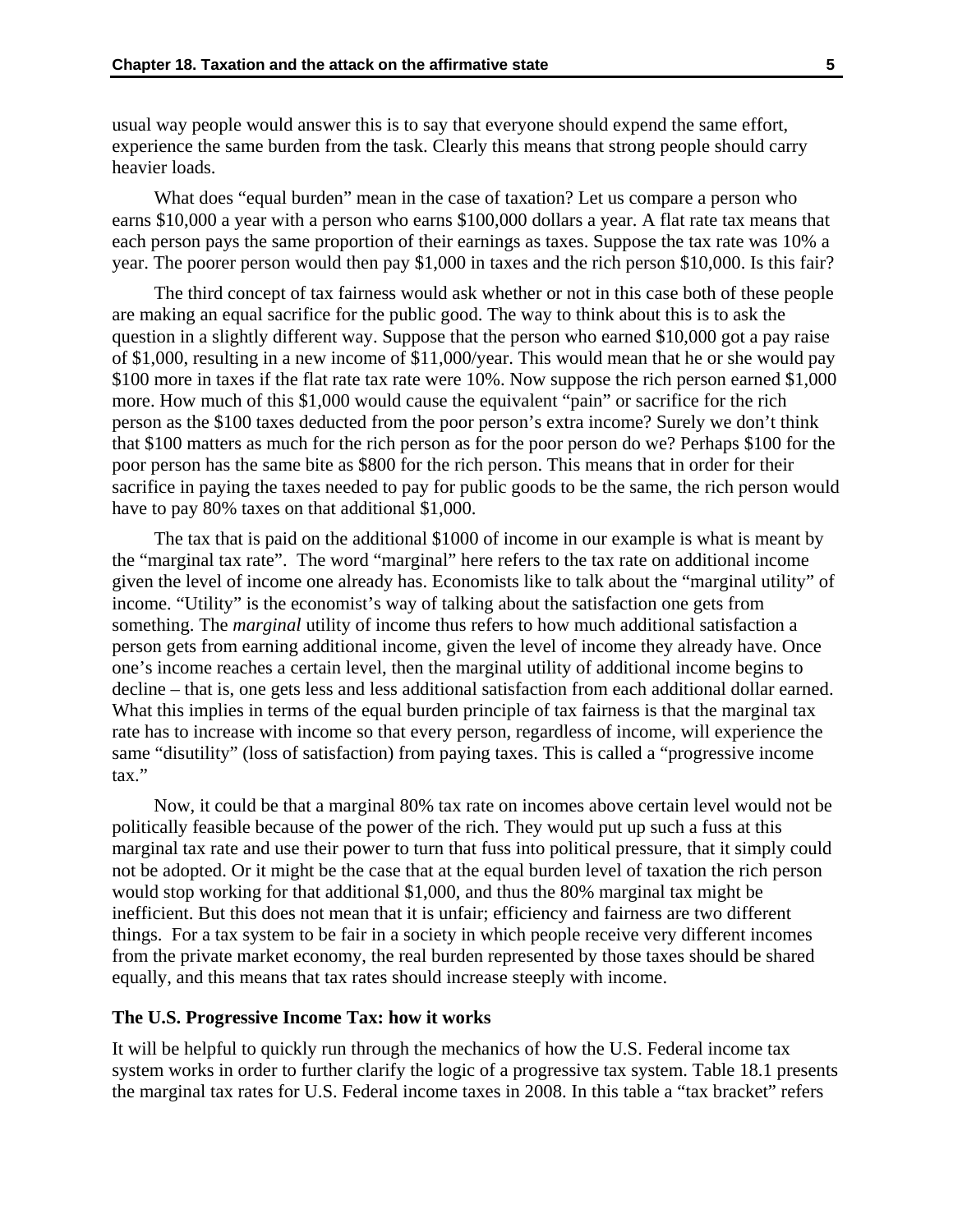to the divisions at which tax rates change within a progressive tax system. They define the cutoff values at which income beyond that point is taxed at a higher rate. In 2008 there were 6 tax brackets, the highest being on incomes above \$357,701 for a single person. In the example in the table, a person who has a taxable income of \$90,000 would pay a total tax of \$19,171, or a total tax rate of 21.3%. This is the result of combining the taxes for the income earned in each of the first four tax brackets.

-- Table 18.1 about here --

#### **Complexities in the tax system**

Once you have decided to have a progressive income tax of the sort represented in Table 18.1, you immediately face a host of problems that need solving. The first, and most basic, is "what should be included as 'taxable income'?" Should it be every penny a person earns? Or should we allow a person to deduct certain kinds of costs from this total income before calculating? Some deductions seem completely obvious. One family has five children and has total household gross income of \$40,000/year, another is a single person who also earns \$40,000/year. Should they both pay the same tax? The equal burden idea suggests that the family with five children should pay less, and this means trying to figure out how much we should deduct from the \$40,000 of that family. The deduction from total income that simply reflects the number of people supported by the income is called "personal exemptions". In addition the US tax code includes what is called a "standard deduction" which is meant to reflect a certain amount of income that should not be taxed at all in every household. In 2008 the personal exemption was \$3,500, and the standard deduction was \$5,450). This means, in effect that for a single person, the actual tax rate would be 0% if the earned less than \$8,950.

 Once deductions are allowed, however, a door is open for a new kind of policy since it is now possible to create incentives for people to do things by allowing them to take tax deductions for certain kinds of costs. These deductions, in effect, become a form of disguised government spending. Consider charitable deduction. Suppose you earn \$200,000 and you give \$10,000 to a charity. If your marginal tax rate was 35%, you would normally have paid \$3,500 in taxes on that \$10,000 if you had kept that income and spent it on personal consumption. When you give the \$10,000 to the charity, the government reduces your taxes by \$3,500. What this means is that in reality it only cost you \$6,500 to donate \$10,000. In practice the government has spent \$3,500 in taxes for the charity of your choice! This is exactly the same as if the government had a procedure whereby you received no tax deduction for charitable contributions, but the government would pay a charity a direct subsidy for every dollar you gave the charity based on your income tax bracket: if you sent \$6,500 to the charity, the government would send it \$3500. This is why such policies are referred to as "tax expenditures": the government is subsidizing private charities through the use of the tax code.

 Another very important example of tax expenditures is housing. One way to encourage people to buy homes, is to allow them to deduct their mortgage interest payments from their income. The more expensive the house, the bigger the mortgage interest payment and thus the bigger the deduction. The tax system, in effect, not only subsidizes private home ownership – which might be a good public policy – but subsidizes rich people more than everyone else. A person with taxable income of \$50,000 a year and \$10,000 a year in interest payments on a mortgage will get a tax subsidy of \$2,500 (because of a marginal tax rate of 25%). A person with an income of \$500,000 a year and \$50,000 a year in interest payments will receive a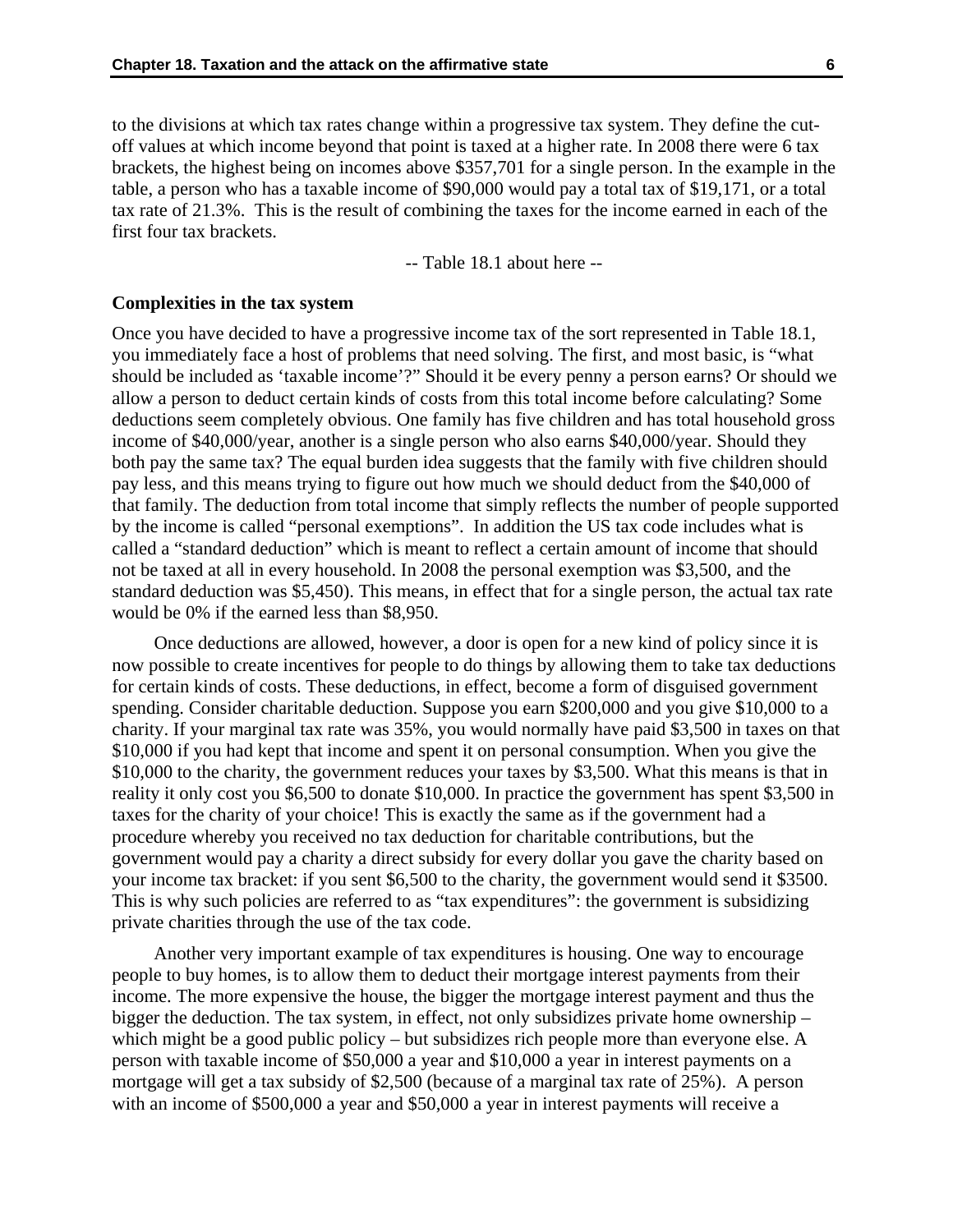subsidy of \$17,500 (because of a 35% marginal tax rate). What's more, if you compare these tax subsidies for private housing with direct subsidies for public housing for the poor, as noted in chapter 12 in the U.S. there is vastly more subsidy for private homes of middle and upper income people than public housing for the poor. In the 2004 tax subsidies for homeowners were about 4 times greater than all subsidies combined for housing for the poor. These payments to homeowners must be considered real subsidies; they just take an indirect form.

 The sum total of all of these deduction are often called tax "loopholes" – ways in which people can reduce their tax liability and legally avoid paying taxes. Some of these increase the fairness of the system – especially the deductions for having children and health care expenses. Others may be good public policy, such as the charity deductions or the mortgage deductions since it is probably a good thing to encourage private charity and home owning. But many of these loopholes end up being very clever devices for rich people to dramatically reduce their income tax obligations, and sometimes avoid paying taxes altogether. The tax code contains many complex mechanisms for calculating the depreciation of various kinds of assets, profits and losses from investments, various kinds of "costs" of doing business. With clever accountants and tax lawyers, these devices make it possible for many very wealthy people, especially those whose income is derived from investments and businesses, to virtually avoid paying any income taxes as at all. The specific ways in which tax policy and rules are created in the US, through a political system in which money plays a very big part in electing politicians, has encouraged the massive proliferation of all sorts of special provisions in the tax code creating tremendous complexity and special privileges.

### **Levels of taxation and fairness of its burden**

Few issues are more contentious in American politics than taxation. Every time a new public program is proposed (with the exception of military spending), conservatives object on the grounds that it will raise taxes, which will dampen investments and harm our competitiveness with other nations. Defenders of government programs are referred to as "tax and spend liberals". The image that is created is that Americans are heavily taxed, that these taxes cripple American business, and that in any event most of these taxes are spent on wasteful endeavors.

 What is the reality of taxation in the United States? The first thing to note is that compared to other developed capitalist countries, aggregate rates of taxation are quite low in the United States. Table 18.2 indicates the total taxation as a percentage of GDP in OECD countries in 2006. In the United States just under 29% of our total GDP was paid in taxes in 1999. Roughly this means that 70% of national income is allocated to private consumption and investment and under 30% to public purposes. In Canada, a country in many ways similar to the United States the figure is 33%, which is a little below the average for all developed countries. In Sweden the figure is almost 50%. Sweden is a prosperous capitalist country with a high standard of living for its citizens. Corporations are privately owned and they attract investments the same way they do in the United States – by offering acceptable rates of return. Yet half of the economic pie goes to the state through taxes to be used for public purposes compared to less than 30% in the United States. Clearly there is nothing fundamentally incompatible with a much higher rate of taxation than in the United States and a well-functioning capitalist economy.

-- Table 18.2 about here --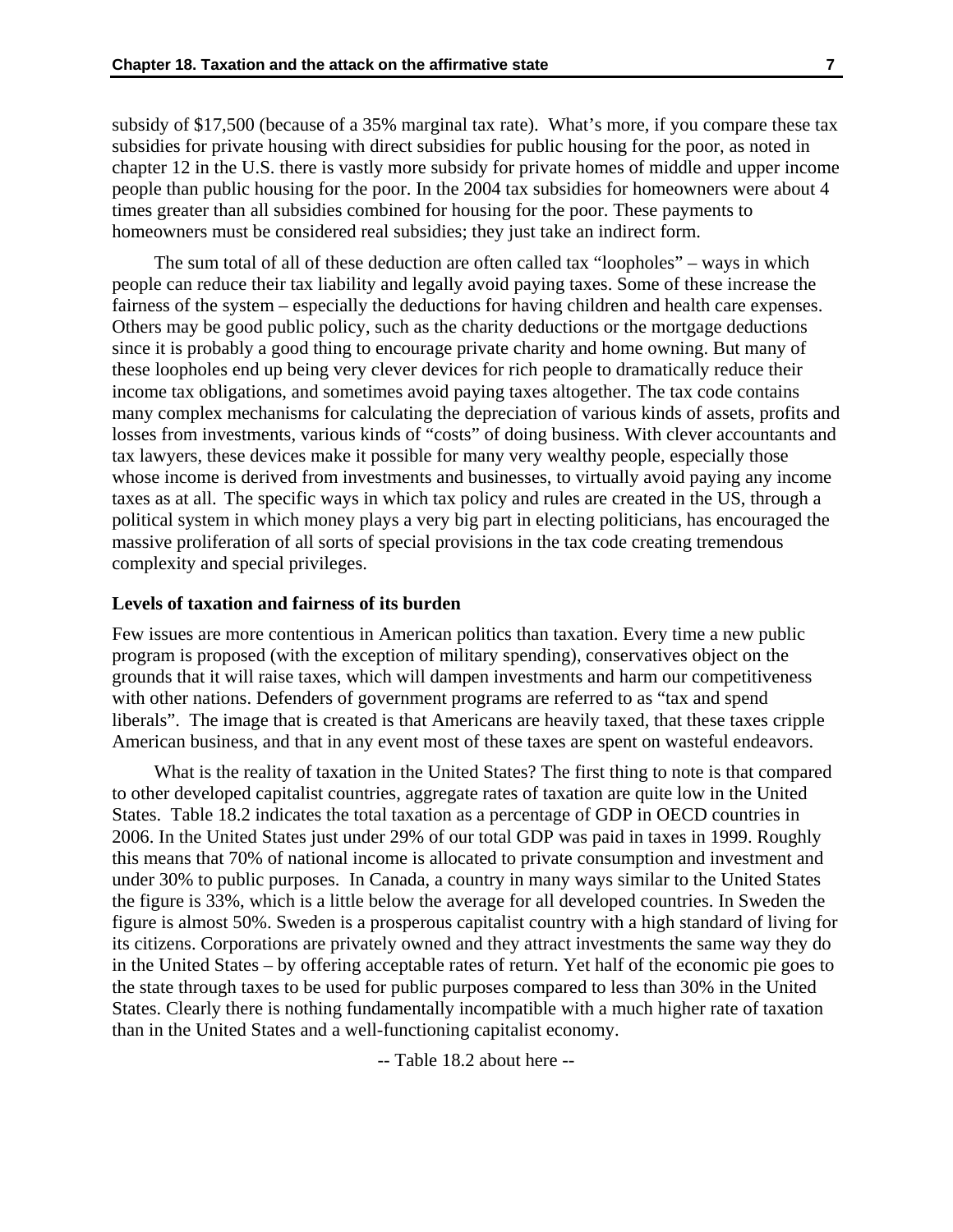What about the fairness of the tax burdens in the United States? We do have a progressive income tax which is at least nominally consistent with the equal-burden principle. On the other hand, there are a number of taxes that clearly fall more heavily on lower income people. Sales taxes are flat rate taxes on purchases, and since the poor consume a much higher proportion of their income than do the rich, this constitutes a higher proportion of their income. Social security taxes are also regressive. In 2009, the social security tax of 6.2% was paid only on the first \$106,800 of earnings. This means that a person who earns \$30,000 a year would pay a tax of 6.2%, but a person who earned \$300,000 would have an effective social security tax rate of only 2.2%. This, like the sales tax, constitutes a much greater burden on low income people than on high income people. This doesn't even come close to an equal burden principle of tax fairness.

 The unfairness of the tax system is particularly striking for local and state taxes. Table 18.3and Figure 18.1 shows the U.S. average state and local taxes as a share of family income for non-elderly married couples. For the richest 1% of families, state and local taxes average 7.9% of their family income. For the lowest 20% the figure is 12.5%.

-- Figure 18.1 and Table 18.3 about here --

 What about the rates of taxation on labor market earnings and rates of taxation on returns to investments? From the point of view of individuals, income is income regardless of its source: however you get it, you can spend it as you wish. The tax system, however, treats income very differently depending on its source. A family with a net household income of \$400,000 a year, pays a marginal tax rate on earnings of 35%. This means that if they earned an additional \$100,000 they would pay \$35,000 in additional taxes. If they sold some long term investments and made \$100,000 dollars profit on the sale they would only be taxed at a rate of 15% on this additional income. This is called the "capital gains tax". Since income from capital gains goes disproportionately to wealthy individuals this again violates the equal burden principle of fair taxation.

 Overall, then, we can say the following about taxation in America: First, the United States is not a heavily taxed nation. In dividing up the fruits of the collective productive efforts of Americans, less than a third is allocated to public purposes through the state. Since this is so much less than most other comparable countries, this suggests that from the point of view of the constraints created by living in a capitalist economy, there is considerable room for the expansion of taxation – for shifting the balance between public goods and private consumption – if there was a political will to do so. Second, the distribution of burdens in the American tax system falls far short of the ideal of equal sacrifice. Not only does the United States have the most unequal distribution of income of any developed capitalist country, but the beneficiaries of this unequal distribution do not pay their fair share of the taxes needed to fund the public goods and state regulations that sustain their advantages.

### **III. THE ATTACK ON THE AFFIRMATIVE STATE**

Taxation is the way the state gets its resources in a capitalist society. Democracy depends crucially on what the state does with those resources. The unfairness of a tax system would be of less concern if what the state does with those resources is to counteract the inequalities and deprivations generated within the market and promote collective welfare through the provision of public goods.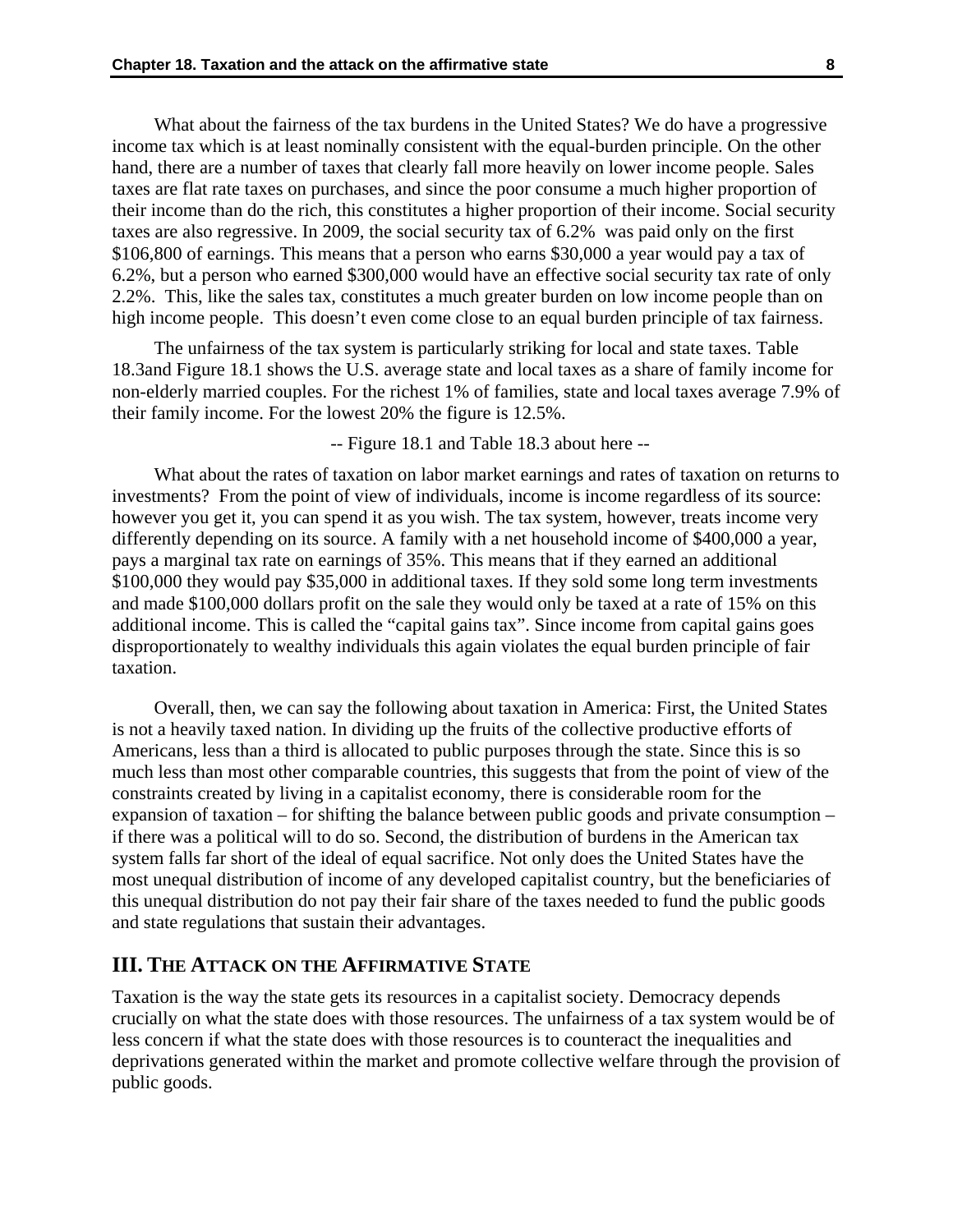The "affirmative state" is the term we use to describe a state that plays an energetic and positive role in the society in solving collective problems and advancing public purposes.<sup>2</sup> This includes a wide range of things: providing education, building infrastructure like roads and sewers, providing health care, public safety, subsidies for the arts and recreation, large support for scientific research and technological development, and so on. The affirmative state also involves regulations of various kinds of activity for the public good: regulation of pollution, health and safety in the workplace, food quality, truthful advertising, and many other things.

 In the Twentieth century there were episodes in which the affirmative state has expanded, sometimes dramatically, and episodes in which it came under concentrated attack. The two biggest episodes for the expansion of the affirmative state in the  $20<sup>th</sup>$  century were the New Deal in the 1930s and the Great Society in the 1960s. In both of these periods of reform, the affirmative state was expanded because of popular democratic mobilization – the union movement was especially important in the 1930s and the civil rights movement in the 1960s. These popular mobilizations lead to dramatic expansions of the government's role in society and, accordingly, a shift in the division of the total pie between private consumption and public purposes.

 The quarter century beginning in 1980 witnessed a relentless attack on the affirmative state, an attack that tried to undo the popular gains of the previous half century and create a world in which democratic power played a much more marginal role in social affairs. While the attack was only partially successful, it has seriously undermined state capacity to deal with the challenges of the  $21<sup>st</sup>$  century.

#### **Arguments against the affirmative state**

<u>.</u>

Well before coming to power with the Reagan election in 1980, conservative foundations and political analysts had been elaborating a series of arguments against the affirmative state. Three were particularly important and became central to the ideological justification of policy initiatives against the affirmative state beginning in the 1980s : taxation is fundamentally illegitimate; government officials have mostly malevolent goals; and governments are incompetent even when officials have good intentions.

 The attack on taxation was a particularly important issue both because it had a certain real direct appeal to many voters who wanted to keep more of "their" money, and because delegitimizing taxes was an indirect way of undermining the state's capacity to do anything. Grover Norquist argued that the key purpose of massive tax cuts is primarily to "starve government". As he put it in a frequently cited quip: "I don't want to abolish government. I simply want to reduce it to the size where I can drag it into the bathroom and drown it in the bathtub."<sup>3</sup> To accomplish this requires the constant reiteration of the idea that taxation is oppressive, that taxes are too high, that the government is taking your money away from you. This attack on taxation was hugely successful, to the point that few politicians believe it is

 $2^2$  This is not the conventional term used to describe the array of state policies and programs which we include in the expression "the affirmative state." We feel it is more appropriate than "the welfare state," since this term has come to have a quite narrow meaning around reduction of risk and services for the poor. We also prefer the "affirmative state" to the "interventionist state", which does not imply the kind of positive role for society as a whole that we envision.

<sup>&</sup>lt;sup>3</sup> Norquist made this statement in a report on National Public Radio, Morning Edition - Friday, May 25, 2001. http://www.npr.org/templates/story/story.php?storyId=1123439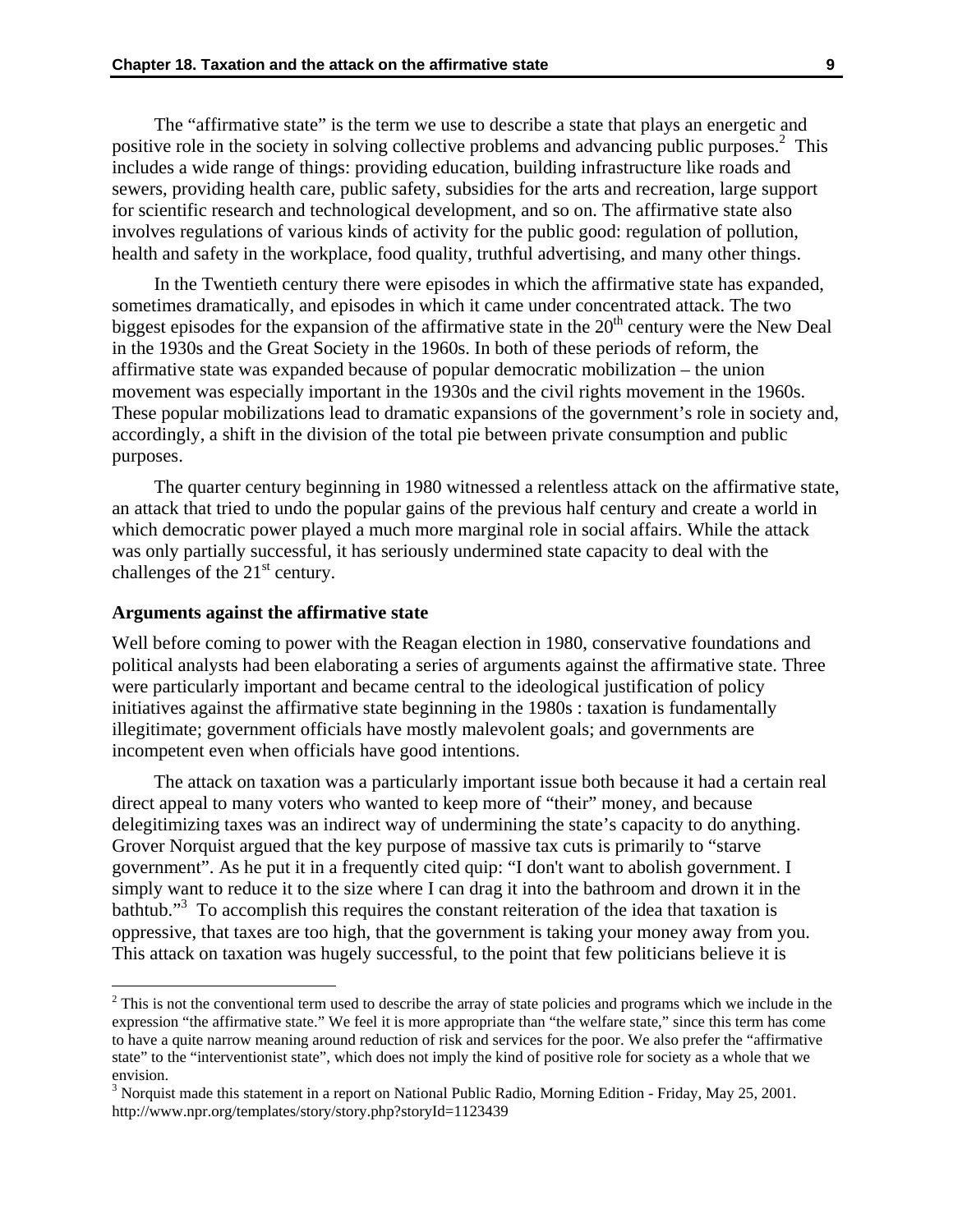feasible to say in a straightforward way: "There are desperately important problems our society faces that can only effectively be solved through public action, and this requires resources. The only responsible way to provide these resources is through fair taxation. Taxes are too low in America." Even President Obama, while acknowledging in 2009 the need for new taxes to fund initiatives such as health care reform, felt compelled to say he would only raise taxes on the wealthiest top 5% of Americans and that most people would get a tax cut.

 The second prong of the attack on government was to characterize government officials and those politicians that supported a more expansive view of government programs as mainly motivated by power for its own sake. Big Government, the argument went, does not have the interests of the country at heart, or even of the people who vote for politicians who support Big Government. Bureaucrats within an affirmative state are only concerned with accumulating power "in Washington" and imposing their values and priorities on everyone else. At its core, big government is an instrument of oppression.

 The final line of attack challenged the competence of government to do anything well. The private market solution to problems and market provision of services is held up as efficient and responsible; government provision as incompetent and wasteful. Because firms within the market are driven by competition, good solutions thrive and bad solutions disappear. Government programs are immune from competition, and thus ineffective and wasteful programs continue out of inertia (buttressed by the self-interest of bureaucrats). Government regulations for the public good are denounced as heavy-handed bureaucracy mired in red tape that causes more harm than good. Even when the original purposes for a government bureaucracy are laudable – improved air quality, good education, better public transportation – government simply cannot deliver the goods. The combination of government malevolence and government incompetence means that even if there are various kinds of problems generated by imperfections of the market, government failures will almost always be worse than market failures.<sup>4</sup>

 All of these attacks had public resonance, particularly in the absence of well organized, visible and articulate voices countering the arguments. Of course most people would rather pay lower taxes, so unless they are reminded that there are critical public purposes which depend on taxation and convinced that these public goods will actually be provided, then they are likely to be receptive to anti-tax arguments. In terms of government malevolence and incompetence, there are certainly examples of stupid regulations and bureaucracies that interfere unnecessarily with business. In order to prevent businesses from polluting, for example, there may be excessive paperwork imposed to track the disposal of toxic materials And many politicians and bureaucrats are certainly more concerned with advancing their careers and increasing their power than with the public good. It is always possible to find such examples. The question is whether such government failures should indict the very idea of government regulation and government provision of public goods, or whether what is needed is reform and revitalization of democratic governance. Should the problems of the democratic affirmative state be dealt with by a retreat from democracy or a deepening of democracy? The answer by leading political forces in the United States from the last decades of the twentieth century to the beginning of the 21<sup>st</sup> century was a narrowing of democracy.

 $\overline{a}$ 

 $4$  The noble prize economist Milton Friedman, for example, acknowledges that negative externalities are a significant problem within markets and further, that there are tendencies within some kinds of markets for firms to develop monopolistic power. Still, he argues, this may not justify government intervention if such intervention is doomed to fail. If the cure is worse than the disease it is better to just let things alone.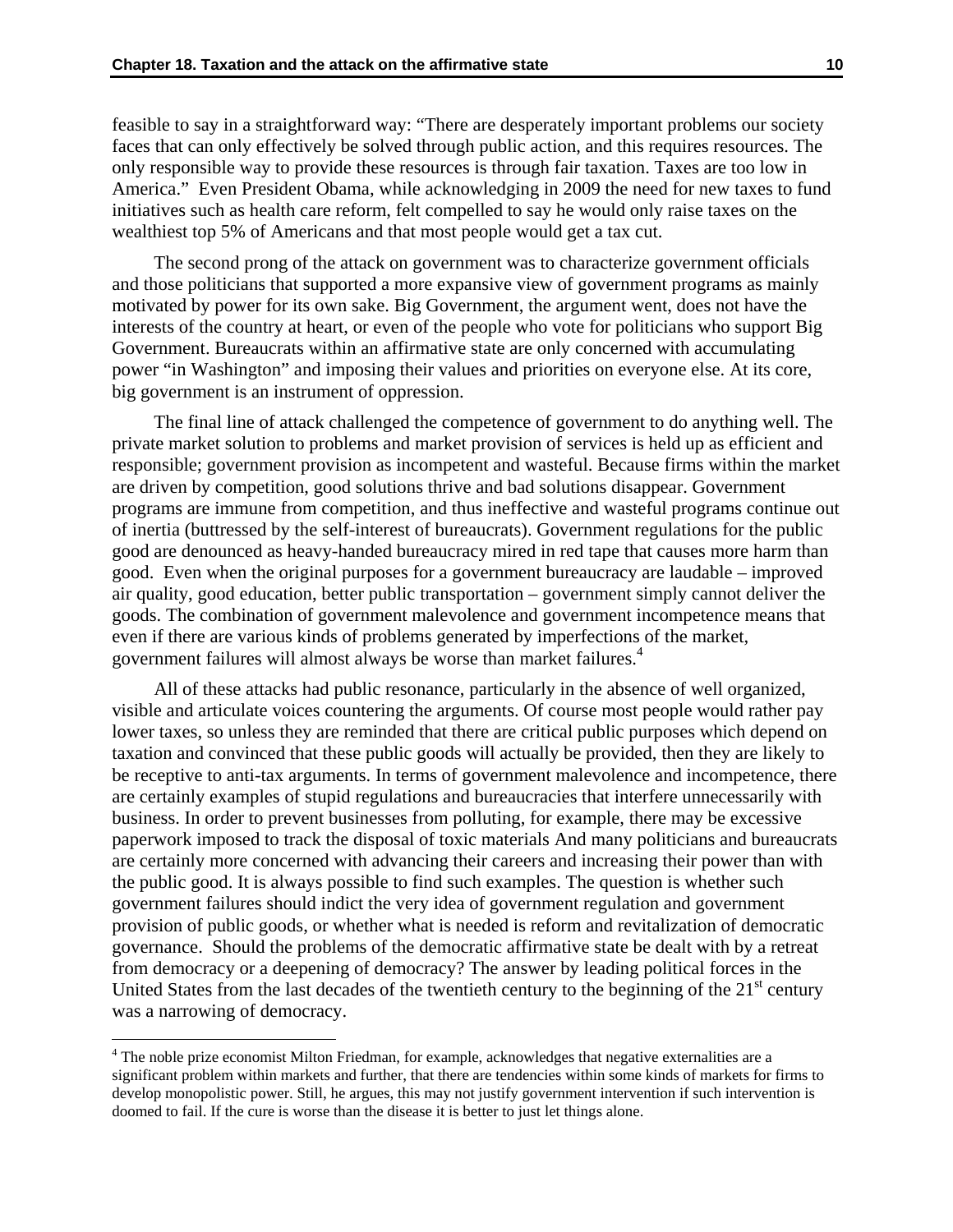Taken together, these attacks crystallized into a doctrine of the appropriate role for the state that came to be known as "neo-liberalism." This is basically the idea that "free" markets, unimpeded by government regulations and government programs do a much better job at solving almost all problems than do states. While states do have a legitimate role in providing for national defense and protecting private property rights -- and thus neoliberals support a strong (and expensive) national defense and police and prisons to combat crime -- other activities of the state should be kept to a bare minimum. While the full force of neoliberalism was never put into place, it defined the basic terrain of political debate over the role of government and public policy from the 1980s.

 In the course of the 1980s this conservative economic doctrine became linked to a range of cultural themes that were salient to social conservatives – especially opposition to abortion and homosexual rights, support for an expanded role of religion in public life, and the protection of rights to own and carry guns. This was not really a comfortable alliance, for the neoliberal economic position was rooted in libertarian desires for a largely passive, non-intrusive state, whereas social conservatives wanted the state to prohibit abortions, restrict the rights of homosexuals, control pornography, and promote religion. None of these positions fit with libertarian ideas. Furthermore, many social conservatives were working class people adversely affected by neoliberal economic policy and had material interests in line with a more expansive affirmative state. Nevertheless, the political alliance was forged in the 1980s and proved to be powerful and fairly cohesive for over two decades.

#### **Strategies against the affirmative State, 1980-2008**

Beginning with the election on Ronald Reagan, and continuing through the George W. Bush Administration, neoliberal ideas defined much of the terrain of political debate in the United States. Even during the Clinton period in the 1990s these principles were operative, if perhaps in a somewhat softened way. It was Clinton, after all, who proclaimed that "the era of Big Government is over" and who supported the deregulation of the banking and financial services sector in ways which helped create the conditions for the financial collapse of 2008. Of course, in practice actual policies were often half-baked compromises between neo-liberal principles and various kinds of political pressures, and there are certainly many instances where otherwise very conservative politicians nevertheless supported expensive government subsidies for various things when it suited their political interests. The strong support for agricultural subsidies by right-wing politicians in agricultural states and the support for subsidies for the oil industry by politicians from oil-producing states are just two notorious examples. Nevertheless, in spite of considerable hypocrisy and inconsistency, the anti-state principles of neoliberalism did shape much of the political agenda for a quarter of a century

 Five clusters of policies attempted to put into practice the core ideas of the neoliberal agenda:

1. *Cutbacks in publicly funded programs*. The simplest way of undermining the affirmative state is simply to reduce funding for its core programs. Less tax money spent on higher education means higher tuitions, so large public universities begin to look more like private institutions, seeking private endowments and grants. Universities like the University of Michigan, The University of California at Berkeley, UCLA, the University of Wisconsin, and many others, receive less than 25% of their funding through direct state support. Less money spent on public education makes it more likely that parents who can afford it will seek private alternatives. Less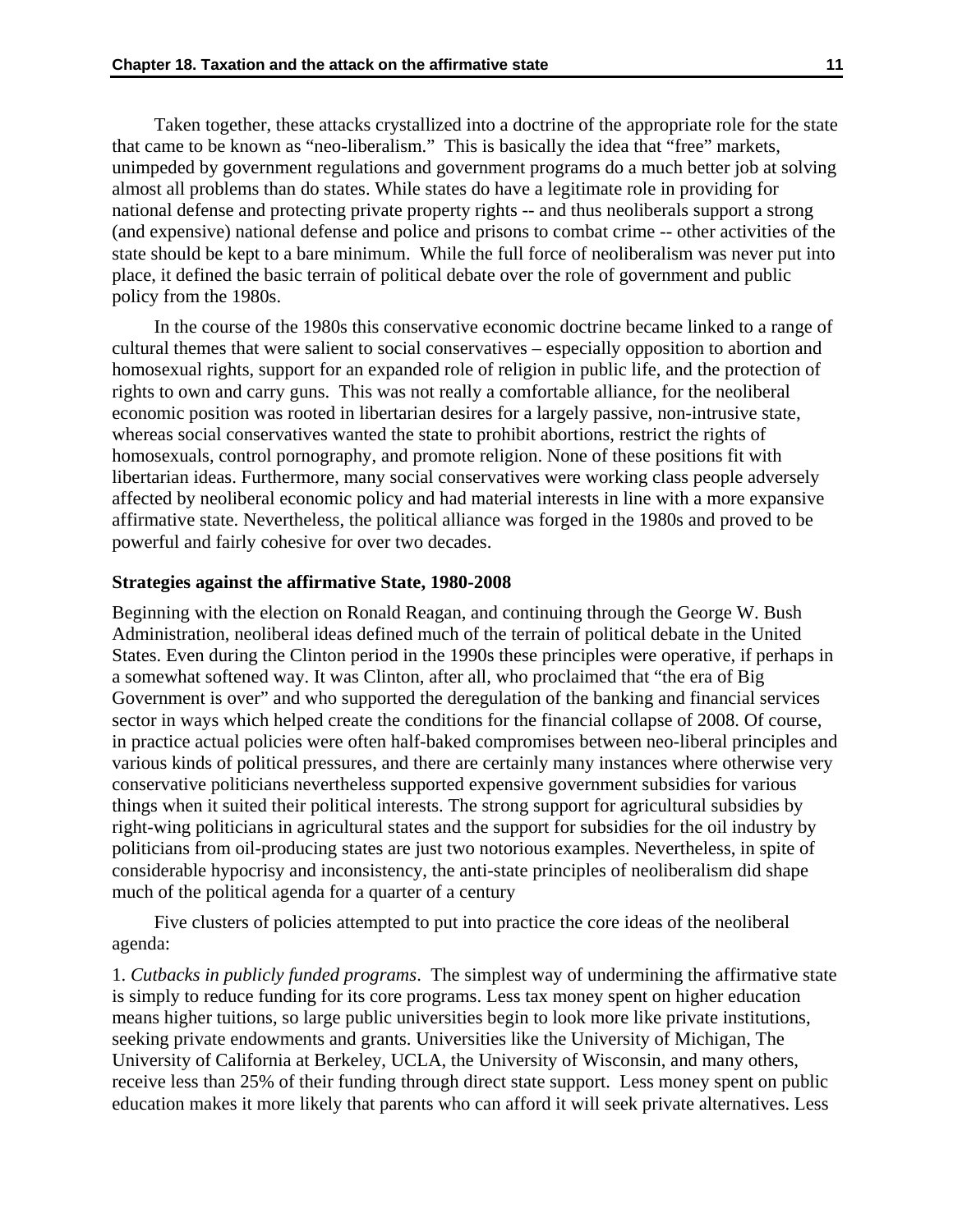money spent on drug treatment programs and mental health services means that the waiting lists grow long and people either go without treatment or seek alternatives through private services and charity. And in all of these cases, the deterioration of the services adds credibility to the accusation that the state cannot to things well.

2. *Deregulation*. One of the central mantras of the attack on the affirmative state is the need to reduce government regulation of the market. Regulations are attacked as increasing the cost of doing business, reducing competitiveness and, ultimately, hurting everyone. While it rarely happens that regulations are entirely eliminated, particularly since some regulations are so clearly in the interests of corporations themselves, many sectors of the economy have become much less monitored and constrained by democratically imposed rules. Before the 1990s, banks were quite restricted in the kind of financial services they could offer. The deregulation of banking resulted in the vast expansion of opaque and risky investments. The deregulation of airlines ultimately lead to a dramatic consolidation of airline companies, the complete domination of certain markets by single providers, and significant reductions in services to many smaller cities. As we will see in chapter 19. the deregulation of broadcasting and mass media lead to the elimination of local ownership of thousands of radio stations and the consolidation of huge media corporations controlling TV, newspapers, and radio, with a single corporation often dominating multiple sources of news in a given market.

3. *Lax enforcement***.** Rules and regulations of the state are not self-enforcing. They require government agencies to specify the details of the rules to be followed, gather information, monitor compliance, decide when an infraction matters, and so on. Without any change in the underlying legislation, a form of regulation can be gutted either by appointing administrators who change critical details of regulatory and enforcement policies, or by reducing the funding and staffs to such an extent that the agency becomes incapable of effectively enforcing regulations. Both have occurred since the early 1980s. The critical agency for monitoring and enforcing laws about labor unions in the United States is the National Labor Relations Board (NLRB). This is the body that certifies elections to form unions and responds to claims of abuses of employers. Since the Reagan administration the leadership of the NLRB has generally been very hostile to unions, and the funding has been cut to the point that the delays in hearing grievances about abuses mean that employers almost never have to worry about enforcement. Since the early 1980s, there has been a dramatic reduction in the number of inspectors for food safety. Some people argue that this has increased the risks of food-born contaminations. The Occupational Health and Safety Administration cut its inspection staffs for workplace health and safety. It has been estimated that there are now so few inspector that it would take fifty years for every workplace in America to be visited once. Fewer tax auditors in the Internal Revenue Service means less consistent enforcement of tax codes.

4. *Privatization*. The most straightforward strategy for undermining the affirmative state has been to shift certain tasks from the public to the private sphere. There was a time in the United States in which water treatment plants, electrical utilities, garbage collection, and many other utilities were frequently owned directly by municipalities. The justification for this was that since these were natural monopolies, real competition was not possible and thus direct public ownership would be more efficient than private ownership. In the last decades of the twentieth century these utilities have been mostly sold to private corporations. Many ordinary government administrative tasks – accounting, clerical work, computer services, processing applications for a wide range of services (passports and visas, welfare, social security) – have been outsourced to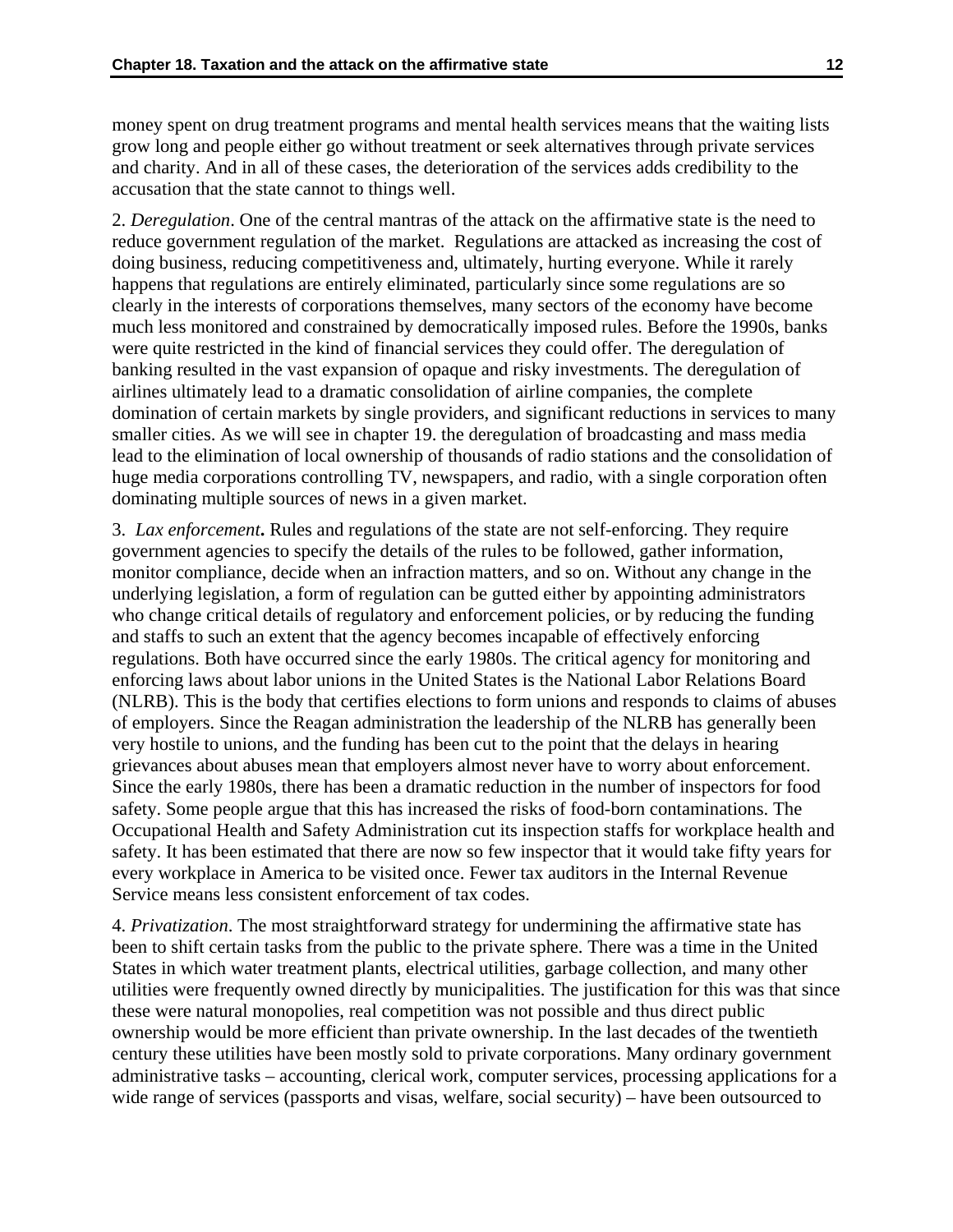private firms. This outsourcing has reached the point that the capacity of the government to directly do this kind of ordinary administrative work has declined significantly. While this has been done in the name of increasing efficiency, often the motivation is avoiding union constraints, since the public sector is much more heavily unionized than the private sector firms that takeover state functions. In some parts of the United States, major highways have been partially privatized through long-term contracts to gather tolls and maintain the roadway. Private for-profit prisons have become an integral part of the prison system. Private corporations provide a wide range of services for the U.S. military, including prisons, interrogations, security, convoys, as well as purely support activities like food, canteens, and housing. In Iraq by 2008 there were more employees of private military corporations working with the US military than there were American soldiers.

5. *Public-private partnerships in the delivery of social services*. One final, somewhat ambiguous strategy for weakening the affirmative state goes under the rubric "public-private partnerships". <sup>5</sup> Sometimes instead of simply divesting itself of certain responsibilities, private sector organizations are invited to be "partners" with government in the provision of services of various kinds. After the welfare reforms in 1996, in many states the actual administration of welfare services to the poor were run by private sector organizations. Some of these are non-profit organizations, but others are ordinary for-profit firms that take over these state services. In the 1990s, Lockheed-Martin, one of the major corporations producing military armaments, took over a significant portion of the welfare services for the poor in Texas and a number of other states. Charter schools and various kinds of school voucher programs allow for public schools to be run by private organizations, including sometimes by for-profit, market-driven education-service firms. In all these instances the private sector partners are nominally supervised by public agencies, but frequently such supervision is so lax that the service in question becomes much more like a private sector activity. The ambiguity in this strategy of weakening the affirmative state is that sometimes these partnerships open the door for genuine, democratic participation by communities that would otherwise be excluded and alienated from politics. When this happens, there is the potential for revitalizing democracy rather than undercutting it. We will examine this possibility in chapter 23.

Taken together, these policies constituted a retreat of democracy and an enlargement of privatized ways of organizing social life. The retreat never went so far as to fully dismantle the affirmative state, but it did significantly weaken the regulatory capacity of the state and its ability to raise resources for public purposes.

 When the balance of political forces began to shift in the mid-2000s, culminating in the defeat of the Republican Party in national elections in 2006 and 2008, supporters of a revitalized affirmative state thus faced very serious obstacles to expanding the scope of public goods and collective problem-solving. The issue is not, at its core, that the severity of the economic crisis of this period meant that the society could not "afford" expansive programs. The level of taxation in the United States is sufficiently low compared to other countries that there is no reason to believe that a higher tax equilibrium was impossible for strictly economic reasons. The problem

 $\overline{a}$ 

 $<sup>5</sup>$  For a good discussion of the relationship between public-private partnerships and the erosion of democracy, see</sup> Dorothy Holland, et. al., *Local Democracy Under Siege: Activism, Public Interests, and Private Politics* (NYU Press, 2007)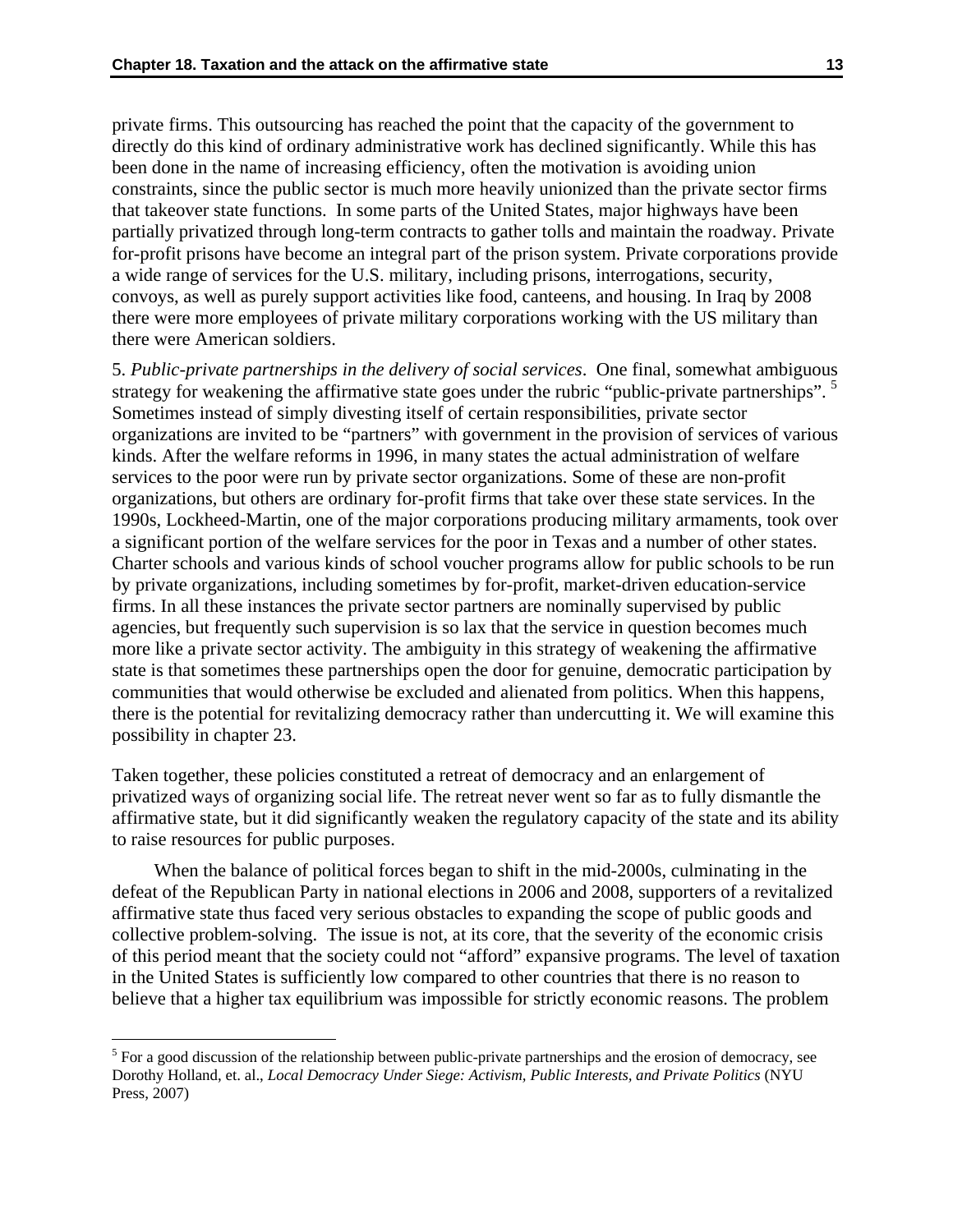is mainly political and institutional, not economic. The political coalition for decisively shifting priorities from private consumption and investment to collective needs and public goods was still relatively weak and fragmented, and no broad consensus for a longer term strategy of high taxation for public purposes had been forged. Institutionally, the hollowing out of the state of the previous quarter century meant that the administrative capacity of the state had seriously weakened to be able to effectively gather information and run new programs. Whether or not the political will and energy exist to rebuild state capacity and construct a more publicly-weighted balance between the public and private division of the economic pie is uncertain.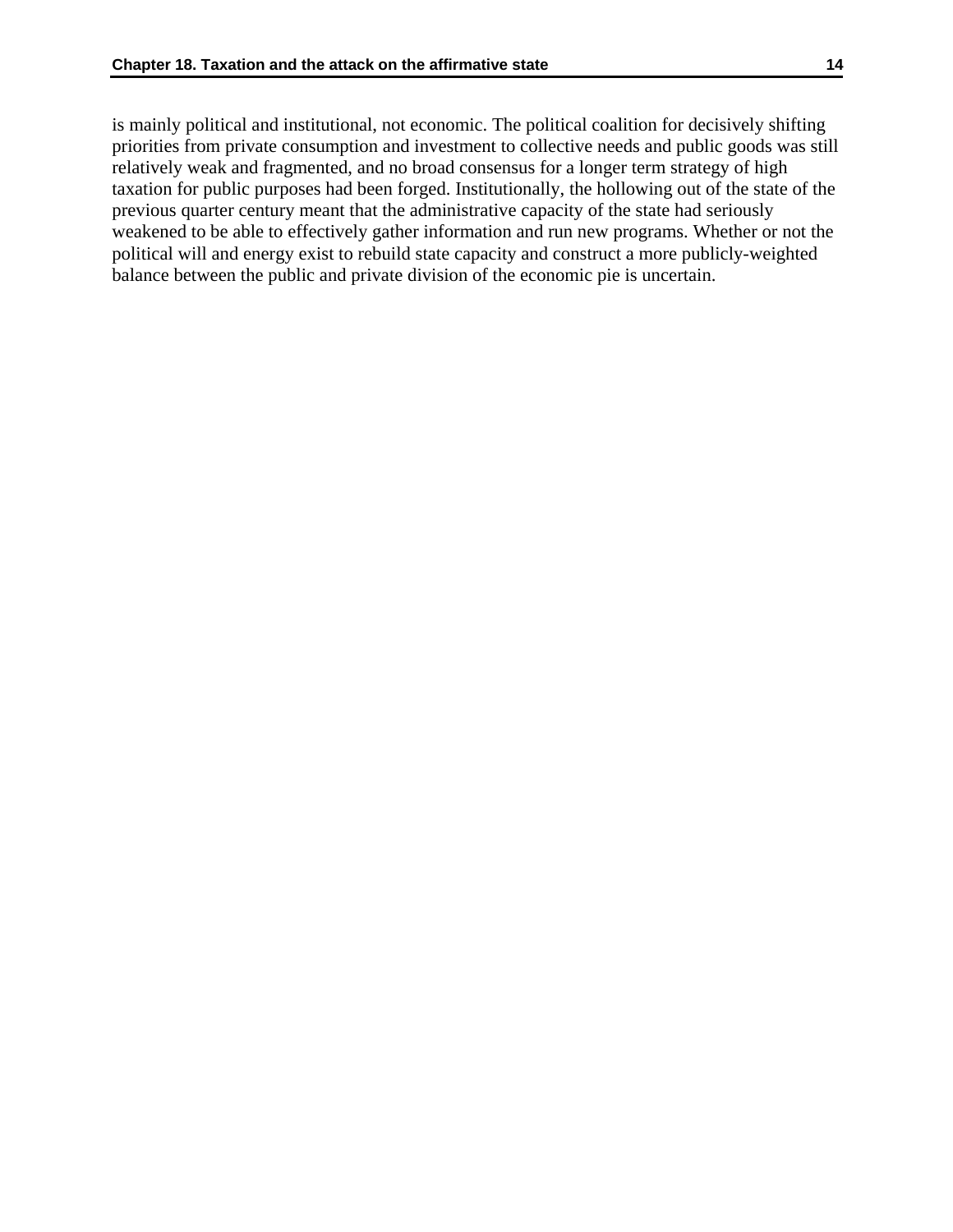Bracket 1. 10% on income from \$0 to \$8,025 Bracket 2. 15% on income from \$8,026 to \$32,550 Bracket 3. 25% on income from \$32,551 to \$78,850 Bracket 4. 28% on income from \$78,851 to \$164,550 Bracket 5. 33% on income from \$164,551 to \$357,700 Bracket 6. 35% on income \$357,701 and above

Example: A person who has \$90,000 in taxable income will pay total income taxes of \$16,171, or a total rate of 21.3%, as a result of paying taxes within the first four tax brackets as follows:

| <b>Income</b>  | Income earned   | Tax rate within | Tax due  |
|----------------|-----------------|-----------------|----------|
| <b>Bracket</b> | in this bracket | <b>brackets</b> |          |
|                | \$8,025         | 10%             | 802      |
|                | \$24,524        | 15%             | \$3,679  |
| 3              | \$46,299        | 25%             | \$11,575 |
|                | \$11,149        | 28%             | \$3122   |
| Totals         | \$90,000        | 21.3%           | \$19,171 |

**Table 18.1 An illustration of the U.S. income tax brackets, 2008 tax rates**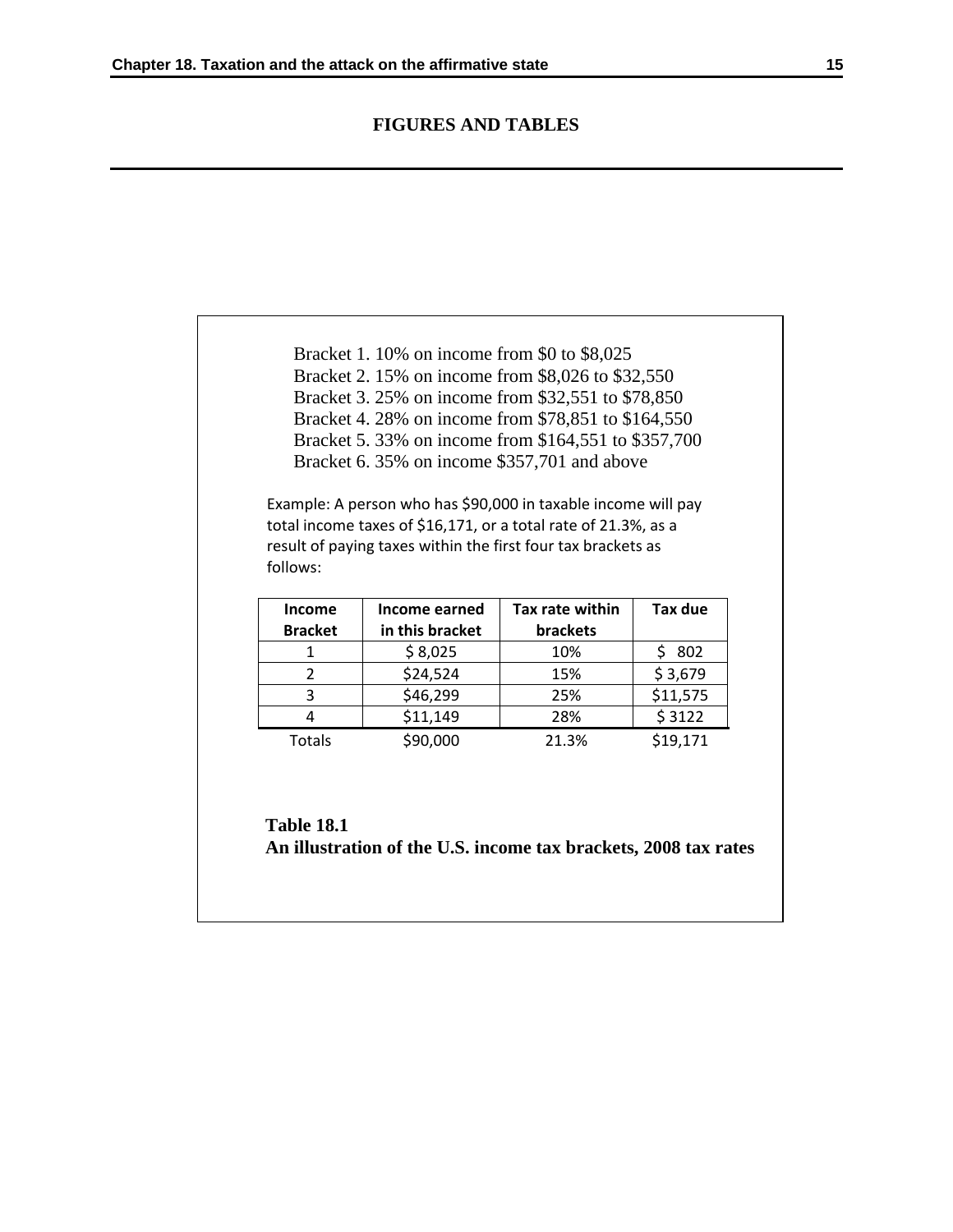| Denmark               | 49.1 | Portugal                       | 35.7 |
|-----------------------|------|--------------------------------|------|
| Sweden                | 49.1 | Germany                        | 35.6 |
| Belgium               | 44.5 | Poland                         | 33.5 |
| France                | 44.2 | Canada                         | 33.3 |
| Norway                | 43.9 | Ireland                        | 31.9 |
| Finland               | 43.5 | Greece                         | 31.3 |
| Italy                 | 42.1 | Australia                      | 30.6 |
| Austria               | 41.7 | Slovak<br>Republic             | 29.8 |
| Iceland               | 41.5 | Switzerland                    | 29.6 |
| <b>Netherlands</b>    | 39.3 | <b>United</b><br><b>States</b> | 28.0 |
| United<br>Kingdom     | 37.1 | Japan                          | 27.9 |
| Hungary               | 37.1 | Korea                          | 26.8 |
| Czech<br>Republic     | 36.9 | Turkey                         | 24.5 |
| <b>New</b><br>Zealand | 36.7 | Mexico                         | 20.6 |
| Spain                 | 36.6 | <b>OECD</b><br>Europe          | 38.0 |
| Luxembourg            | 35.9 | <b>OECD Total</b>              | 35.9 |

Source: OECD: *Revenue Statistics 1965-2007, 2008 Edition*

## **Table 18.2 Total tax revenue as percentage of GDP, 2006**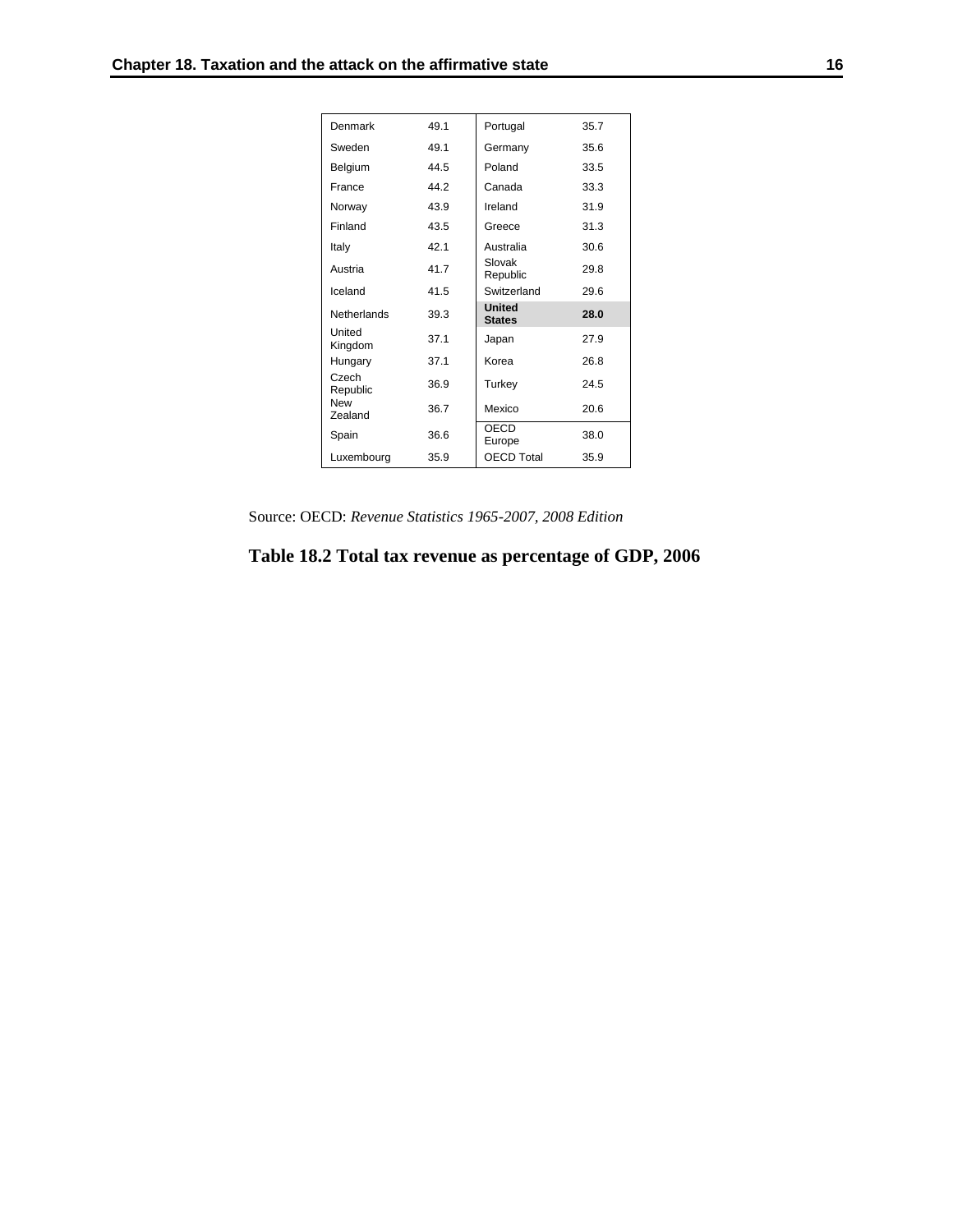|                                          | <b>Income Group</b> |           |  |
|------------------------------------------|---------------------|-----------|--|
|                                          | lowest $20\%$       | Top $1\%$ |  |
| Sales &<br><b>Excise</b><br><b>Taxes</b> | $6.7\%$             | 1.1%      |  |
| <b>Property</b><br><b>Taxes</b>          | 4.5%                | 1.9%      |  |
| <b>Income</b><br><b>Taxes</b>            | 1.3%                | $5.0\%$   |  |
| <b>Total</b>                             | 12.5%               | 7.9%      |  |

Source: Field Guide to the American Economy, p.95 **Table 18.3 U.S. average State & Local taxes as share of family income (for non-elderly married couples)**